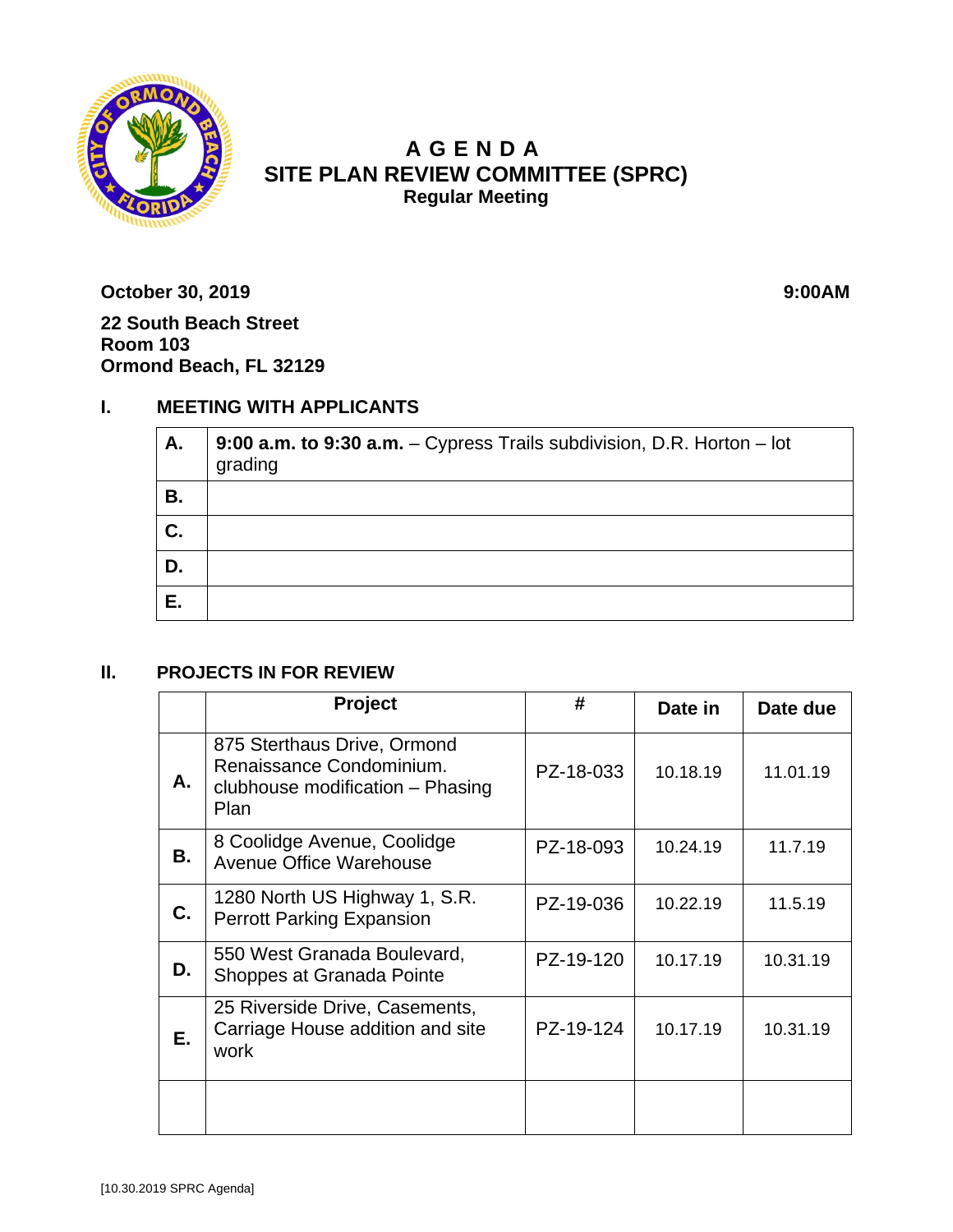#### **III. APPROVAL OF THE MINUTES**

| Α. | October 16, 2019 |
|----|------------------|
|    | October 23, 2019 |

## **IV. DISCUSSION ITEMS**

| <u>љ.</u> |  |
|-----------|--|
|           |  |

### **V. PROJECTS UNDER CONSTRUCTION**

|     | Project                                   | % Complete |
|-----|-------------------------------------------|------------|
| 1.  | 101 Town & Country Lane                   | 30%        |
| 2.  | 589 South Yonge Street                    | 98%        |
| 3.  | 783 North U.S. Highway 1                  | 50%        |
| 4.  | <b>Antares of Ormond Beach</b>            | 2%         |
| 5.  | Breakaway Trails Ground Storage tank      | 80%        |
| 6.  | <b>Broadwater Bridge</b>                  | 90%        |
| 7.  | Coolidge Avenue Office/Warehouse          | 15%        |
| 8.  | Dunkin Donuts, 1190 Ocean Shore           | 0%         |
| 9.  | <b>Extended Stay America</b>              | 2%         |
| 10. | Granada Plaza sewer improvements          | 75%        |
| 11. | <b>Granada Pointe</b>                     | 98%        |
| 12. | Independence Recycling of Volusia         | 95%        |
| 13. | Lynnhurst sewer improvements              | 0%         |
| 14. | Modern Wash/Cloud 10                      | 0%         |
| 15. | Oceanside Golf and Country Club (seating) | 50%        |
| 16. | <b>Ormond Beach Surf Style</b>            | 90%        |
| 17. | Ormond RC, Building 1C                    | 65%        |
| 18. | Pineland Trail re-alignment               | 80%        |
| 19. | <b>Salty Church</b>                       | 5%         |
| 20. | <b>Security First</b>                     | 90%        |